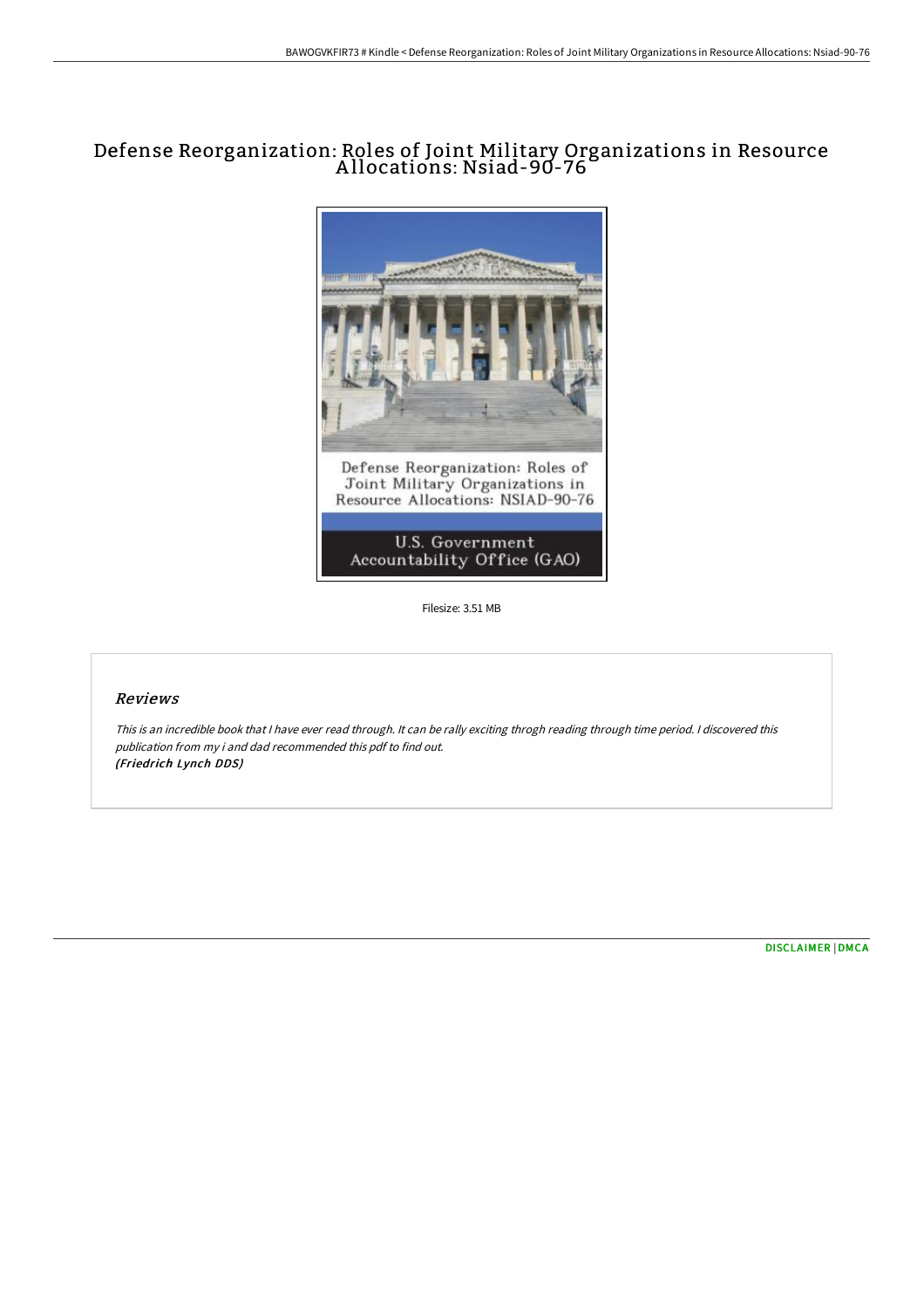# DEFENSE REORGANIZATION: ROLES OF JOINT MILITARY ORGANIZATIONS IN RESOURCE ALLOCATIONS: NSIAD-90-76



To read Defense Reorganization: Roles of Joint Military Organizations in Resource Allocations: Nsiad-90-76 PDF, please refer to the link listed below and download the file or have access to additional information which might be have conjunction with DEFENSE REORGANIZATION: ROLES OF JOINT MILITARY ORGANIZATIONS IN RESOURCE ALLOCATIONS: NSIAD-90-76 ebook.

BiblioGov. Paperback. Book Condition: New. This item is printed on demand. Paperback. 42 pages. Dimensions: 9.7in. x 7.4in. x 0.1in.Pursuant to a congressional request, GAO examined the implementation of resource allocation provisions of the Department of Defense (DOD) Reorganization Act. GAO found that: (1) DOD has increased the combatant commanders influence in the resource allocation process; (2) the joint strategic planning system enables the Chairman to advise the Secretary of Defense on military deficiencies identified by combatant commanders; (3) DOD has not updated its directive and instruction on the planning, programming, and budgeting system; (4) DOD did not submit a separate budget for the combatant commanders activities because it believed the commanders had adequate influence in the resource allocation process; (5) DOD also believed that it was not specifically required to submit a separate budget; (6) combatant commanders opposed the idea of a separate budget proposal for their activities; and (7) DOD has set aside 50 million for combatant commanders. This item ships from La Vergne,TN. Paperback.

Read Defense [Reorganization:](http://techno-pub.tech/defense-reorganization-roles-of-joint-military-o.html) Roles of Joint Military Organizations in Resource Allocations: Nsiad-90-76 Online  $_{\rm PDF}$ Download PDF Defense [Reorganization:](http://techno-pub.tech/defense-reorganization-roles-of-joint-military-o.html) Roles of Joint Military Organizations in Resource Allocations: Nsiad-90-76